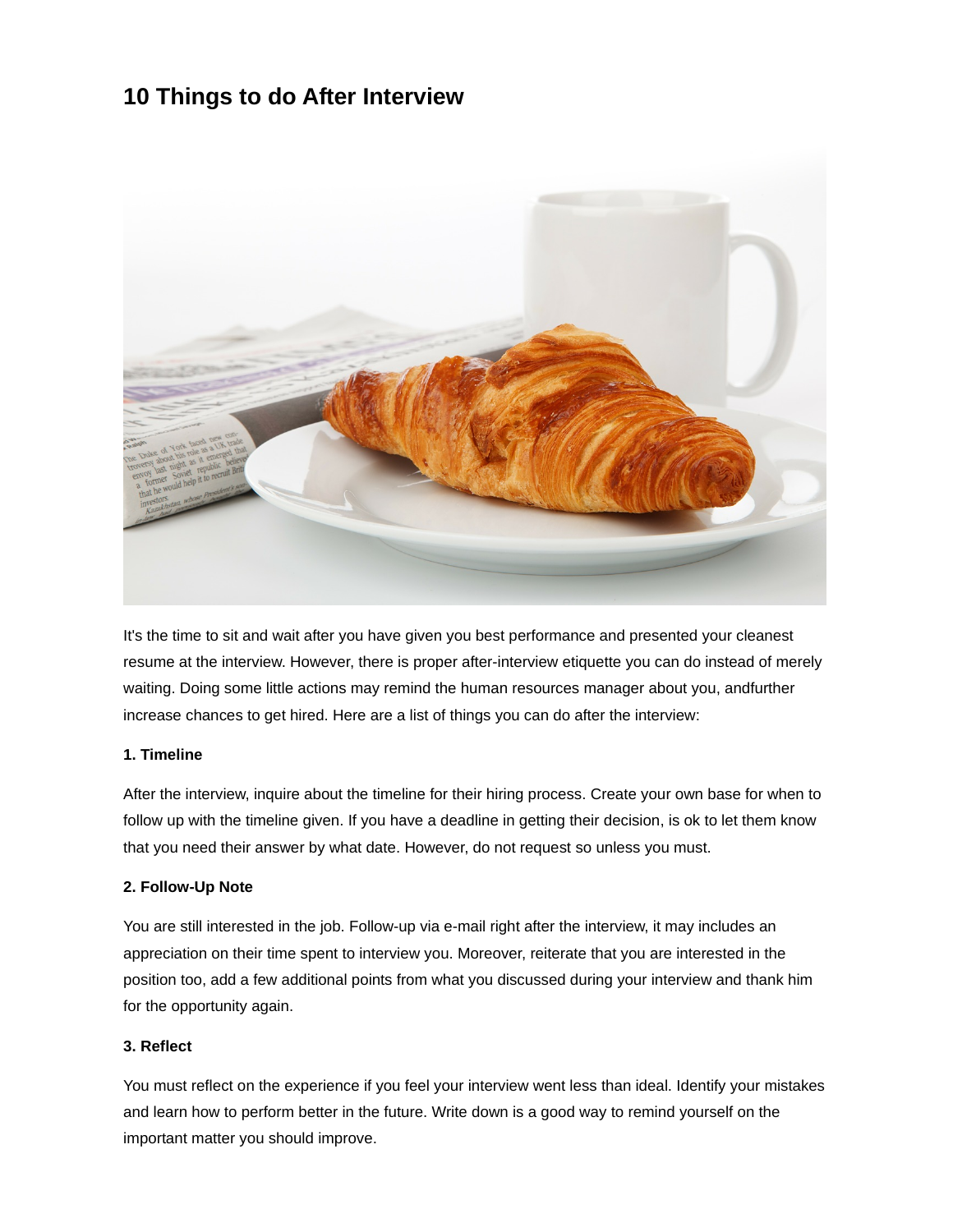# **4. Follow-Up Again**

Don't sound aggressive or anxious during the follow-ups. Only follow-up according to the timeline they informed you earlier. If Friday you can get the decision from the manager, don't follow-up on Thursday and ask for the result. As you have sent in your first follow-up email, do not rush to throw another one until you don't receive anything which you suppose to receive.

## **5. Desire**

After the interview, take sometime to reflect on you and the job applied, whether or not you really want to work in that field. You may ask people around you who know you, they can give contructive suggestions for you which can help you better in positioning yourself in that particular job. Reject as early as you can if you are no longer interested in the job, this shows your responsibility on not only you yourself but others too.

## **6. Patience**

The hiring process takes longer than you might think. Hiring for a position has numerous hurdles, such as hiring managers out station, human resources delays and scheduling issues. Therefore, make sure you be patient during your wait, don't assume you didn't get the job because you haven't heard anything from them.